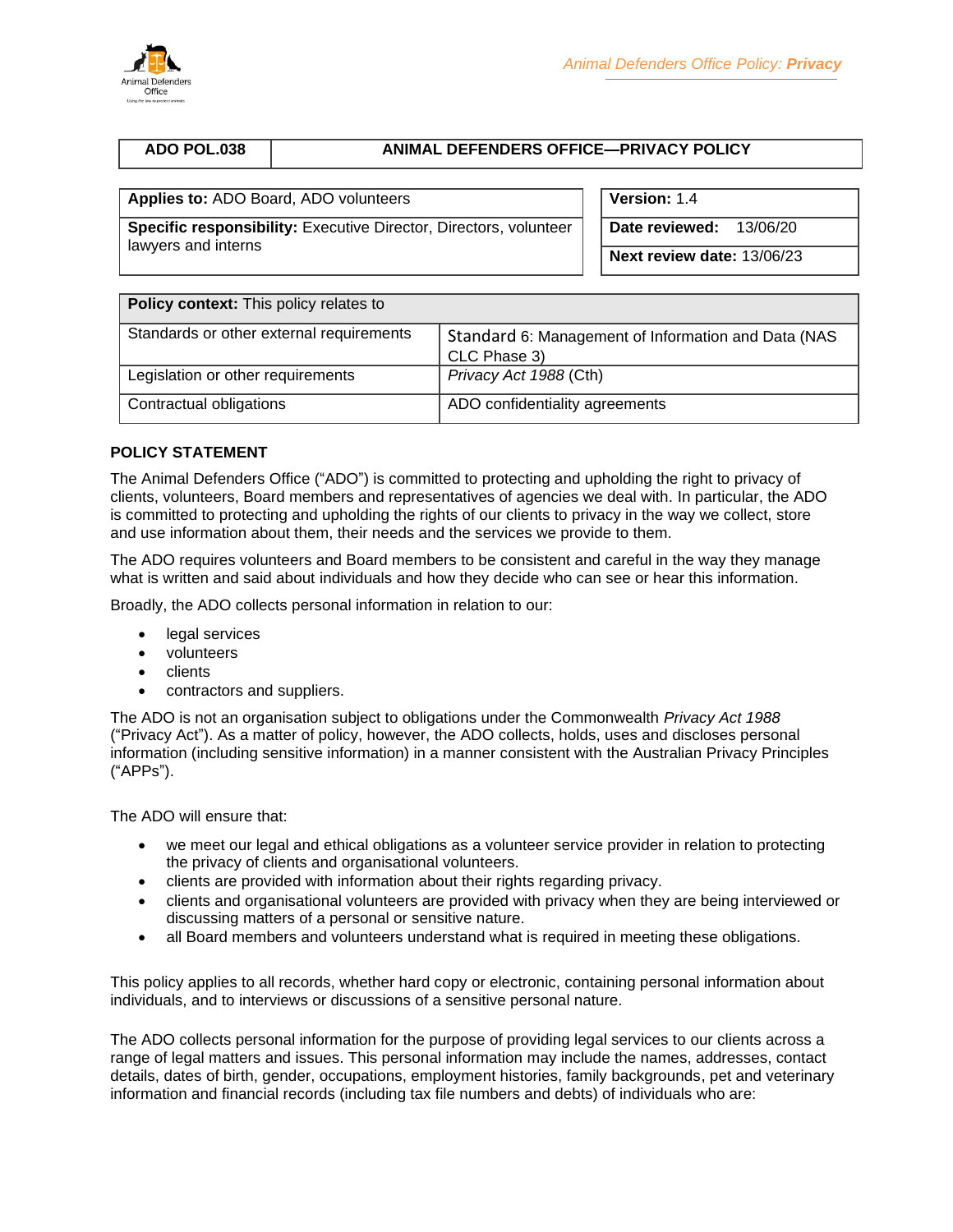- taking legal action
- the subject of legal action
- third parties as an incidence of legal action
- in an employee, commercial, business or other form of relationship with an ADO client, that relationship being the subject of, or incidental to, a legal matter in which ADO is acting for that client.

The ADO collects relevant personal information about our volunteers for the purposes of recruitment, performance management and professional and personal development, as well as general administrative functions such as office key agreements.

Clients provide personal information to ADO as part of the normal client-lawyer relationship. Clients will be told at interview what information is being collected, how their privacy will be protected and their rights in relation to this information.

Contractors and suppliers may provide personal information to the ADO from time to time in relation to the services rendered.

On occasions, we may need to gather personal information from other sources such as public records and third parties, for example, veterinary or other reports on clients' animals, reports from referees of prospective volunteers or potential contractors.

## **PROCEDURES**

### **Dealing with personal information**

In dealing with personal information, the ADO will:

- ensure privacy for clients, volunteers or Board members when they are being interviewed or discussing matters of a personal or sensitive nature
- only collect and store personal information that is necessary for the functioning of the organisation and our activities
- use fair and lawful ways to collect personal information
- collect personal information with consent from an individual, unless otherwise permitted by law and/or accepted legal practice and procedure and, depending on the circumstances, ensure that reasonable steps are taken to ensure that the individual concerned is, or has been, made aware of:
	- − our identity and how to contact us
	- − the fact and circumstances of collection
	- − whether the collection is required or authorised by or under law
	- − the purposes of collection
	- − the consequences if personal information is not collected
	- − our usual disclosures of personal information of the kind collected by us
- ensure that people know what sort of personal information is held, what purposes it is held it for and how it is collected, used, disclosed and who will have access to it
- ensure that personal information collected or disclosed is accurate, complete and up-to-date, and provide access to any individual to review information or correct wrong information about themselves
- take reasonable steps to protect all personal information from misuse and loss and from unauthorised access, modification or disclosure
- destroy or permanently de-identify personal information no longer needed and/or after legal requirements for retaining documents have expired.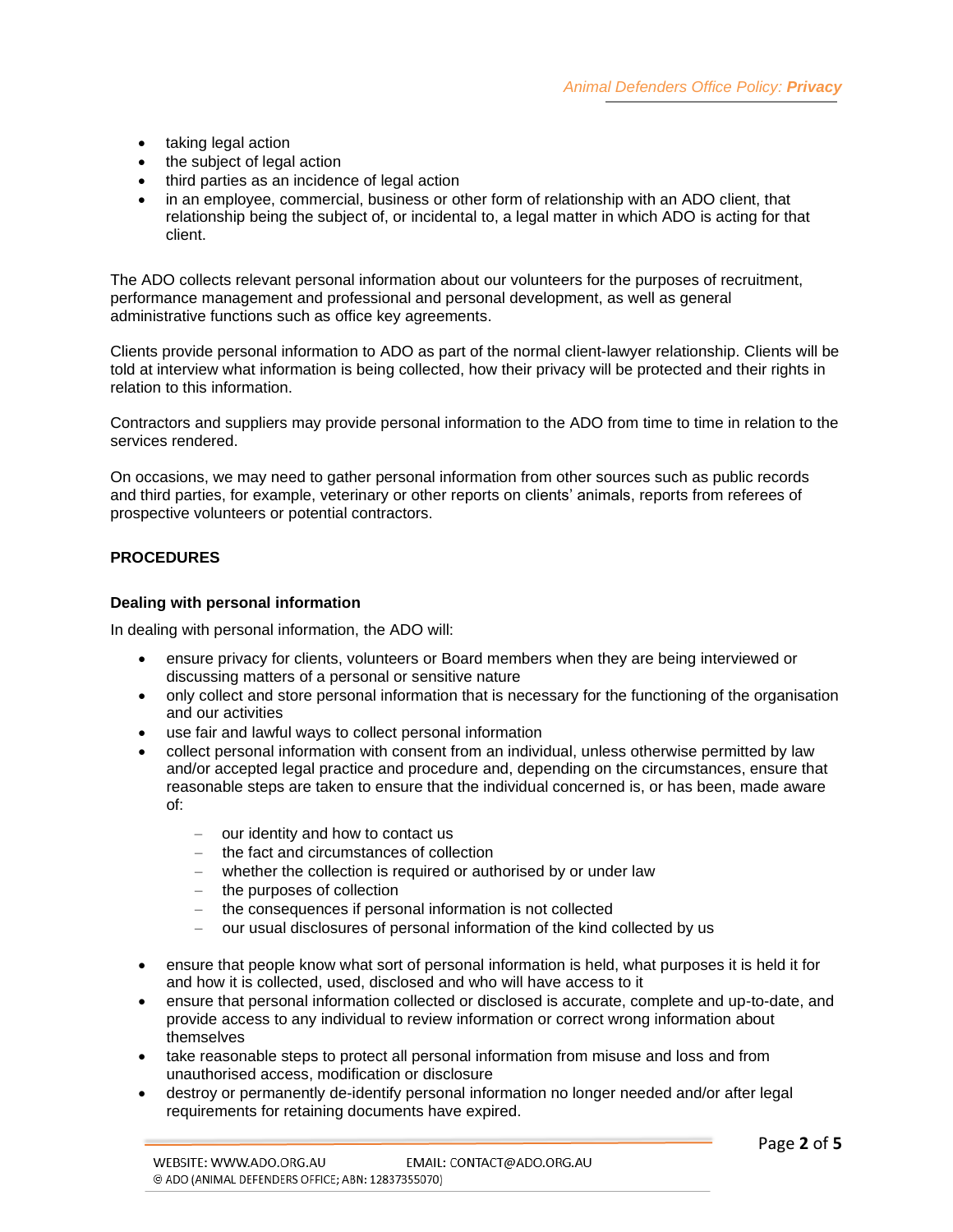We will only collect sensitive information (for example, medical information) about an individual if:

- the individual has consented and the information is reasonably necessary for one or more of the ADO's functions or activities
- the collection is required or authorised by or under law
- it is unreasonable or impracticable to obtain the consent of the individual about whom the information concerns, and the collection is necessary to prevent or lessen a serious threat to the life, health or safety of any individual, or to public health and safety
- the collection is reasonably necessary for the establishment, exercise or defence of a legal or equitable claim
- we have reason to suspect that unlawful activity, or misconduct of a serious nature, that relates to our functions or activities has been, is being, or may be engaged in, and we reasonably believe that the collection is necessary in order for us to take appropriate action
- the collection is reasonably necessary for the purposes of a confidential alternative dispute resolution process.

We use and disclose personal information for the primary purpose for which it was collected, namely to enable us to carry out our business of providing legal and related services. We may also use and disclose personal information for reasonably expected secondary purposes directly related (for sensitive information) or related (for other personal information) to the primary purpose of collection, or for other purposes consistent with the Privacy Act.

The people or organisations with whom we might share personal information include:

- our clients (with respect to personal information we have gathered in relation to a legal matter we are undertaking for those clients)
- barristers and other individuals or organisations who assist us in providing legal services
- courts, tribunals and regulatory authorities
- law enforcement agencies, where appropriate
- contractors or agents providing services to us, for example, banks that transmit payments on our behalf.

The ADO will not use or disclose personal information for a secondary purpose (ie a purpose other than the primary purpose for which the information was collected) except in accordance with permitted exceptions under the Privacy Act, including:

- the individual has consented to a secondary use or disclosure
- the individual would reasonably expect the ADO to use or disclose their personal information for the secondary purpose, and that purpose is related to the primary purpose of collection, or, in the case of sensitive information, directly related to the primary purpose
- the secondary use or disclosure is required or authorised by or under law
- it is unreasonable or impracticable to obtain the consent of the individual about whom the information concerns, and the secondary use or disclosure is necessary to prevent or lessen a serious threat to the life, health or safety of any individual, or to public health and safety
- the secondary use or disclosure is reasonably necessary for the establishment, exercise or defence of a legal or equitable claim
- we have reason to suspect that unlawful activity, or misconduct of a serious nature, that relates to our functions or activities has been, is being, or may be engaged in, and we reasonably believe that the secondary use or disclosure is necessary in order for us to take appropriate action
- the secondary use or disclosure is reasonably necessary for the purposes of a confidential alternative dispute resolution process
- we reasonably believe that the secondary use or disclosure is reasonably necessary for one or more enforcement related activities conducted by, or on behalf of, an enforcement body.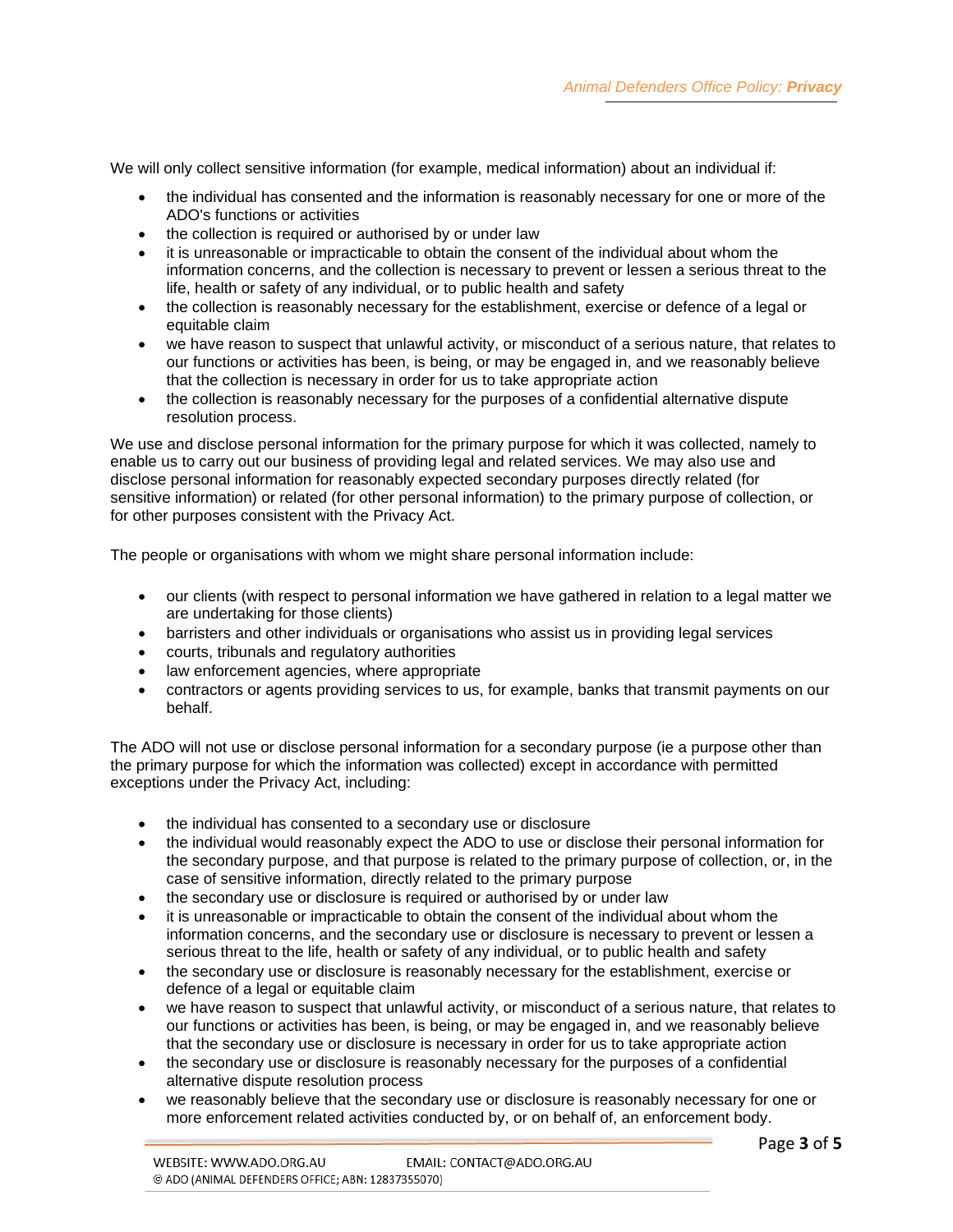The ADO uses a range of physical and electronic security measures to protect personal information from misuse and loss, and from unauthorised access, modification or disclosure. These measures include restricted physical access to the ADO office, secure databases, computer-user identifiers and passwords.

In addition to the above, the ADO's obligations to protect personal information arise from legal professional obligations arising from Commonwealth, State and Territory law.

### **Responsibilities for managing privacy**

- All volunteers are responsible for the management of personal information to which they have access, and in the conduct of research, consultation or advocacy work.
- The Executive Director is responsible for content in ADO publications, communications and our website and must ensure that:
	- − appropriate consent is obtained for the inclusion of any personal information about any individual including ADO personnel
	- − information provided by other agencies or external individuals conforms to privacy principles
	- the ADO website contains a Privacy statement that makes clear the conditions of any collection of personal information from the public through their visit to the website (that statement may be this policy if included on the ADO website).
- The Executive Director is responsible for safeguarding personal information relating to ADO Board members, volunteers, contractors and ADO members.
- The Executive Director is the ADO's Privacy Contact Officer. In this role the Executive Director is responsible for:
	- − ensuring that all personnel are familiar with the Privacy Policy and administrative procedures for handling personal information
	- ensuring that clients and other relevant individuals are provided with information about their rights regarding privacy
	- − handling any query or complaint about a privacy issue.

#### **Privacy for interviews and personal discussions**

To ensure privacy for clients or volunteers when discussing sensitive or personal matters:

- The ADO will ensure there is an appropriately limited number of volunteers in the ADO office at any one time.
- Volunteers are encouraged to step out of the office for personal calls if they wish ie for their own privacy.
- Clients will be offered alternative locations for interviews and/or interviews outside opening hours.

### **Participants in research projects**

People invited to participate in a research project must be:

- given a choice about participating or not
- given the right to withdraw at any time
- informed about the purpose of the research project, the information to be collected, and how information they provide will be used, and
- given copies of any subsequent publications.